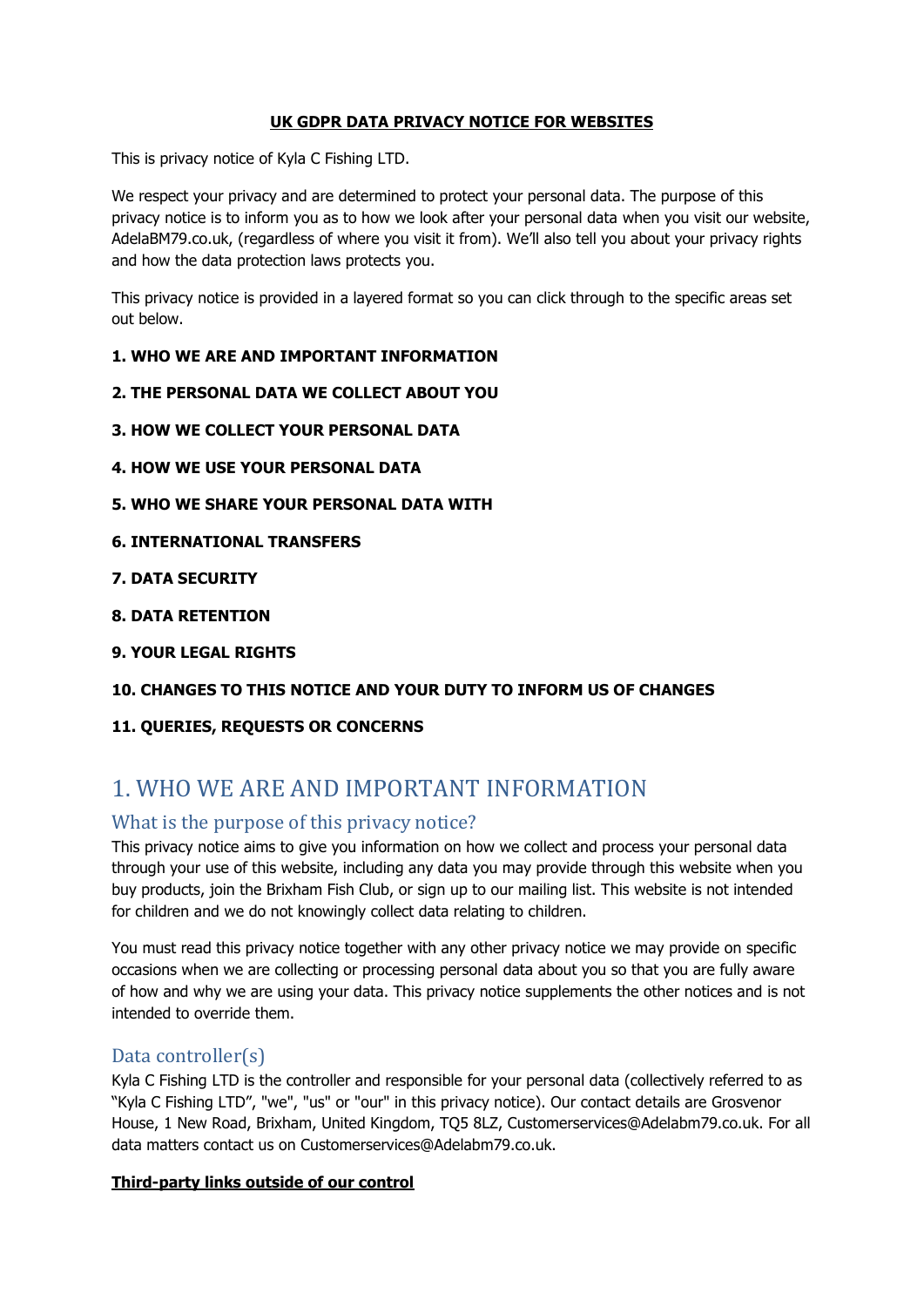This website may include links to third-party websites, plug-ins and applications. Clicking on those links or enabling those connections may allow third parties to collect or share data about you. We do not control these third-party websites and are not responsible for their privacy statements.

When you leave our website, we encourage you to read the privacy notice of every website you visit.

## 2. THE PERSONAL DATA WE COLLECT ABOUT YOU

Personal data, or personal information, means any information about an individual from which that person can be identified. You can find out more about personal data from the [Information](https://ico.org.uk/global/contact-us/)  [Commissioners Office.](https://ico.org.uk/global/contact-us/)

We may collect, use, store and transfer different kinds of personal data about you which we have grouped together follows:

- **Identity Data** includes first name, last name, username, title, social media accounts.
- **Contact Data** includes billing address, delivery address, email address, telephone number.

WE ALSO COLLECT, USE AND SHARE **AGGREGATED DATA** SUCH AS STATISTICAL OR DEMOGRAPHIC DATA FOR ANY PURPOSE. AGGREGATED DATA MAY BE DERIVED FROM YOUR PERSONAL DATA BUT IS NOT CONSIDERED PERSONAL DATA IN LAW AS THIS DATA DOES **NOT** DIRECTLY OR INDIRECTLY REVEAL YOUR IDENTITY. FOR EXAMPLE, WE MAY AGGREGATE YOUR USAGE DATA TO CALCULATE THE PERCENTAGE OF USERS ACCESSING A SPECIFIC WEBSITE FEATURE. HOWEVER, IF WE COMBINE OR CONNECT AGGREGATED DATA WITH YOUR PERSONAL DATA SO THAT IT CAN DIRECTLY OR INDIRECTLY IDENTIFY YOU, WE TREAT THE COMBINED DATA AS PERSONAL DATA WHICH WILL BE USED IN ACCORDANCE WITH THIS PRIVACY NOTICE.

We do not collect any **Special Categories of Personal Data** about you (this includes details about your race or ethnicity, religious or philosophical beliefs, sex life, sexual orientation, political opinions, trade union membership, information about your health and genetic and biometric data). Nor do we collect any information about criminal convictions and offences.

### If you fail to provide personal data

Where we need to collect your personal data by law, or under the terms of a contract we have with you and you fail to provide that data when requested, we may not be able to perform the contract we have or are trying to enter into with you (for example, to provide you with goods or services). In this case, we may have to cancel a product or service you have with us but we will notify you if this is the case at the time.

## 3. HOW WE COLLECT YOUR PERSONAL DATA

We use different methods to collect data from and about you including through:

- **Directly.** You may give us your IDENTITY, CONTACT AND FINANCIAL DATA by filling in forms or by corresponding with us by post, phone, email or otherwise. This includes personal data you provide when you:
	- order for our products or services
	- Create an account on our website;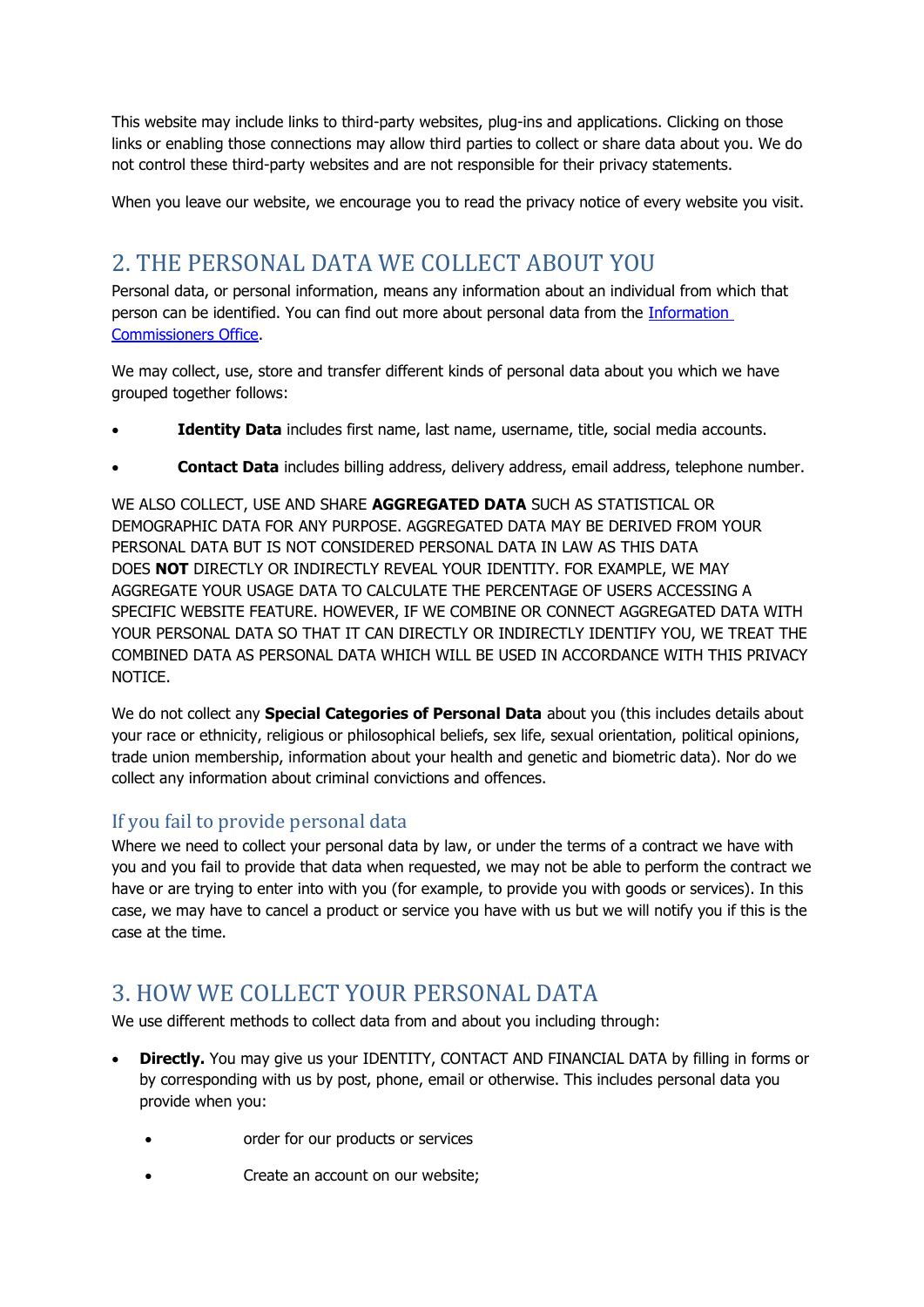- Subscribe to our service or publications;
- Request marketing to be sent to you.

### 4. HOW WE USE YOUR PERSONAL DATA

We will only use your personal data when the law allows us to. Most commonly, we will use your personal data in the following circumstances:

**Performance of Contract** this means processing your data where it is necessary for the performance of a contract to which you are a party or to take steps at your request before entering into such a contract.

• **Legitimate Interest** this means the interest of our business in conducting and managing our business to enable us to give you the best service/product and the most secure experience. We make sure we consider and balance any potential impact on you (both positive and negative) and your rights before we process your personal data for our legitimate interests. We do not use your personal data for activities where our interests are overridden by the impact on you (unless we have your consent or are otherwise required or permitted to by law).

• **Comply with a legal or regulatory obligation** this means processing your personal data where it is necessary for compliance with a legal or regulatory obligation that we are subject to.

#### PURPOSES FOR WHICH WE WILL USE YOUR PERSONAL DATA

We have set out below, in a table format, a description of all the ways we plan to use your personal data, with the legal bases we rely on to do so.

Note that we may process your personal data for more than one lawful ground depending on the specific purpose for which we are using your data. Please contact us either via post at Kyla C Fishing LTD, Grosvenor House, 1 New Road, Brixham, United Kingdom, TQ5 8LZ, or email us at Customerservices@Adelabm79.co.uk if you need details about the specific legal ground we are relying on to process your personal data where more than one ground has been set out in the table below.

| <b>Purpose/Activity</b>                          | <b>Type of data</b>         | <b>Lawful basis for processing</b><br>including basis of legitimate<br>interest |
|--------------------------------------------------|-----------------------------|---------------------------------------------------------------------------------|
| To register you as a new<br>customer             | (a) Identity<br>(b) Contact | Performance of a contract with you                                              |
| To send you marketing material<br>when relevant. | (a) Identity<br>(b) Contact | Legitimate Interest                                                             |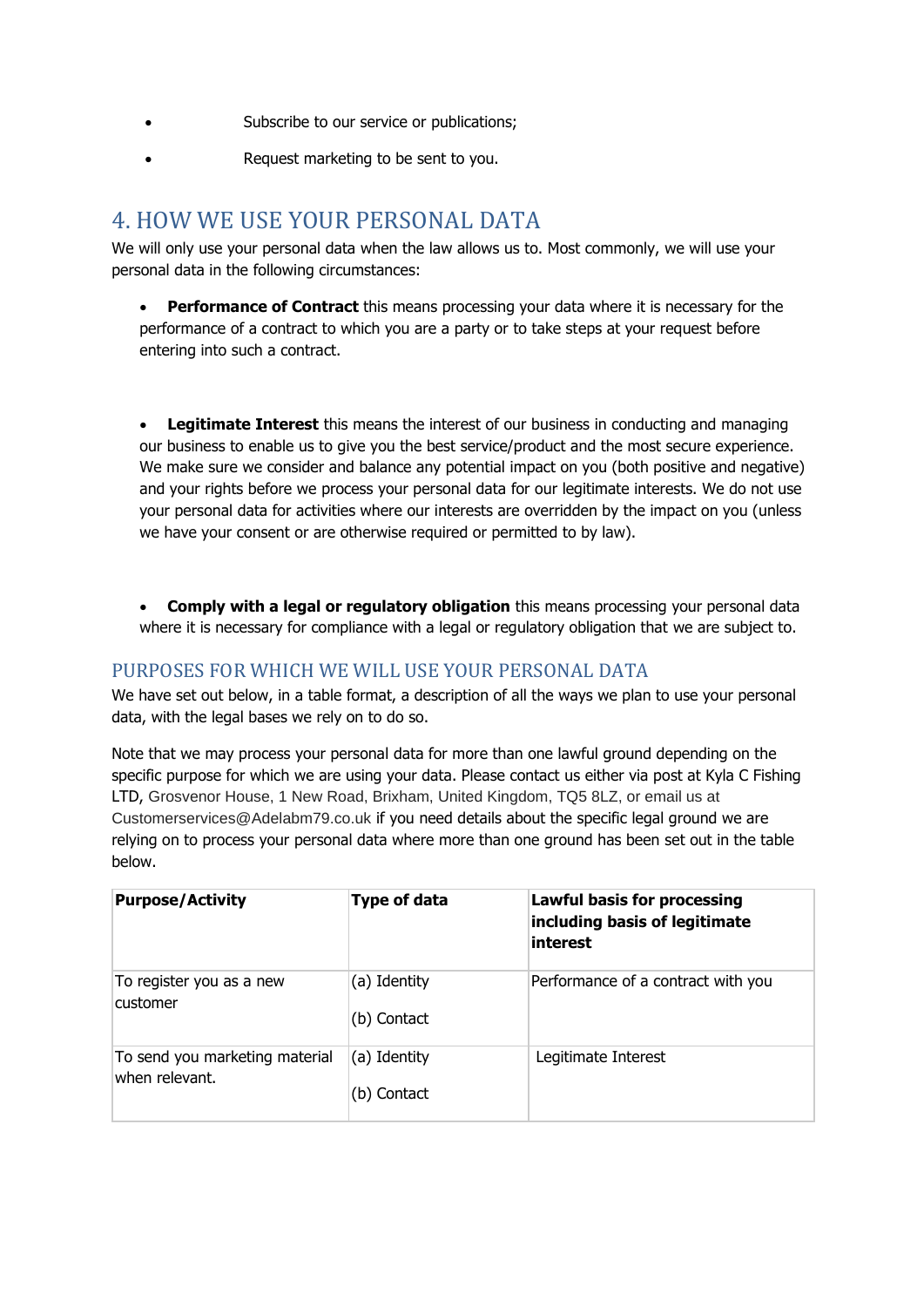#### Marketing

We strive to provide you with choices regarding certain personal data uses, particularly around marketing and advertising.

#### Promotional offers from us

We may use your Identity, Contact, Technical, Usage and Profile Data to form a view on what we think you may want or need, or what may be of interest to you. This is how we decide which products, services and offers may be relevant for you.

You will receive marketing communications from us if you have requested information from us or purchased goods or services from us and, in each case, you have not opted out of receiving that marketing.

#### Third-party marketing

We will not share your data with third parties, with the exception of data shared with subcontractors to our company where the data is completely necessary for them to undertake their role or business function in support of fulfilling our business contract with you.

#### Opting out

You can ask us or third parties to stop sending you marketing messages at any time by following the opt-out links on any marketing message sent to you or by contacting us by email on [customerservices@adelabm79.co.uk](mailto:customerservices@adelabm79.co.uk) at any time.

Where you opt out of receiving these marketing messages, this will not apply to personal data provided to us as a result of product purchases where the data is essential to providing the product or service.

#### **Cookies**

You can set your browser to refuse all or some browser cookies, or to alert you when websites set or access cookies. If you disable or refuse cookies, please note that some parts of this website may become inaccessible or not function properly. For more information about the cookies we use, please see

#### Change of purpose

We will only use your personal data for the purposes for which we collected it, unless we reasonably consider that we need to use it for another reason and that reason is compatible with the original purpose. If you wish to get an explanation as to how the processing for the new purpose is compatible with the original purpose, please contact us by email on [customerservices@adelabm79.co.uk](mailto:customerservices@adelabm79.co.uk) at any time.

If we need to use your personal data for an unrelated purpose, we will notify you and we will explain the legal basis which allows us to do so.

Please note that we may process your personal data without your knowledge or consent, in compliance with the above rules, where this is required or permitted by law.

## 5. WHO WE SHARE YOUR PERSONAL DATA WITH

We may have to share your personal data with the parties set out below for the purposes set out in the table in paragraph 4 above.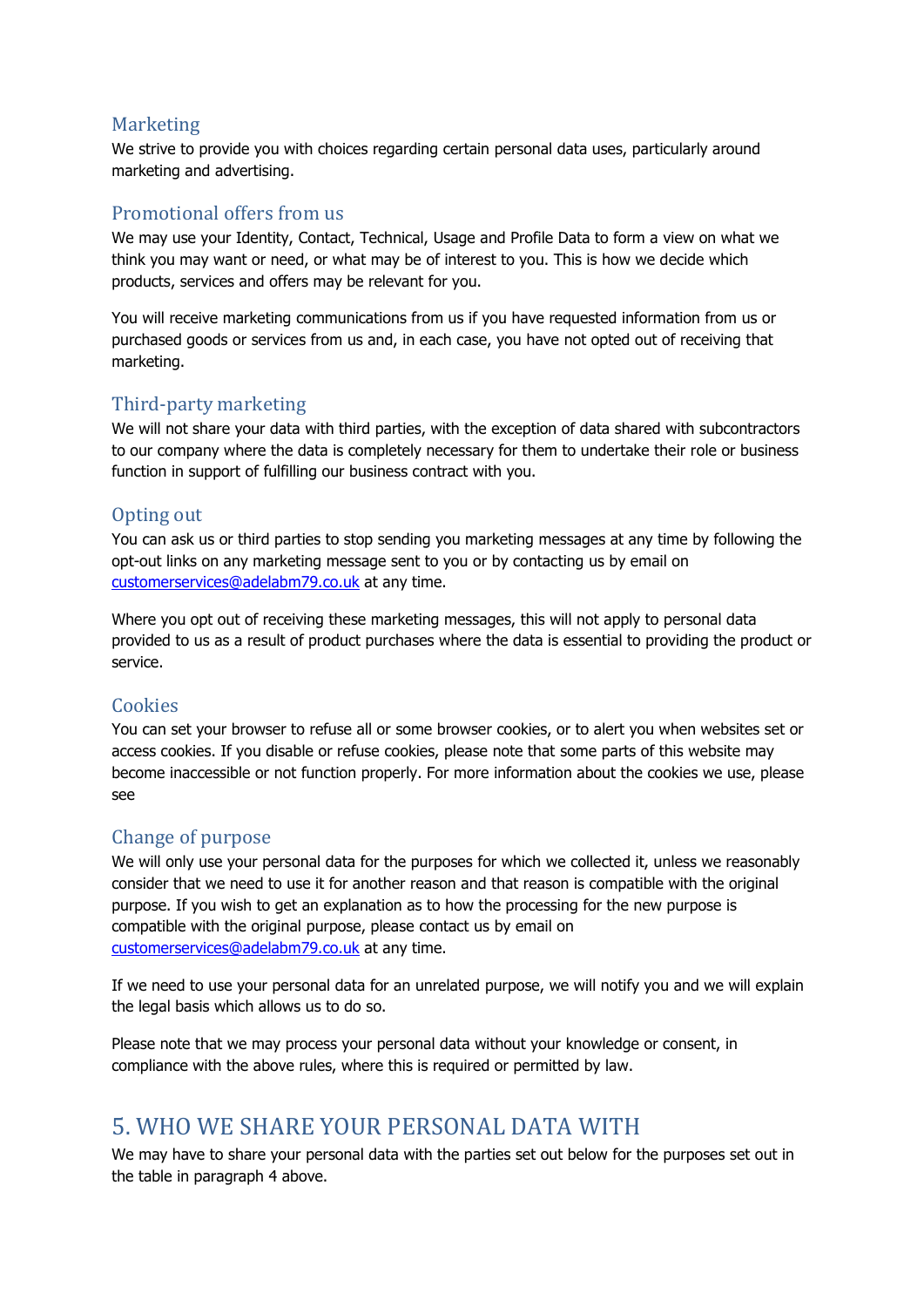- External Third Parties Service:
	- Providers of services acting as processors based in the UK who provide, IT and system administrative services or subcontracted marketing services.
	- Professional advisers acting as processors including lawyers, bankers, auditors and insurers based in the UK who provide consultancy, banking, legal and accounting services.
	- HM Revenue & Customs, regulators and other authorities acting as processors based in the United Kingdom who require reporting or processing activities in certain circumstances. [
- Third parties to whom we may choose to sell, transfer, or merge parts of our business or our assets. Alternatively, we may seek to acquire other businesses or merge with them. If a change happens to our business, then the new owners may use your personal data in the same way as set out in this privacy notice.

We require all third parties to respect the security of your personal data and to treat it in accordance with the law. We do not allow our third-party service providers to use your personal data for their own purposes and only permit them to process your personal data for specified purposes and in accordance with our instructions.

### 6. INTERNATIONAL TRANSFERS

We do not transfer your personal data outside of the UK

### 7. DATA SECURITY

We have put in place appropriate security measures to prevent your personal data from being accidentally lost, used or accessed in an unauthorised way, altered or disclosed. In addition, we limit access to your personal data to those employees, agents, contractors and other third parties who have a business need to know. They will only process your personal data on our instructions and they are subject to a duty of confidentiality.

We have put in place procedures to deal with any suspected personal data breach and will notify you and any applicable regulator of a breach where we are legally required to do so.

### 8. DATA RETENTION

We will only retain your personal data for as long as necessary to fulfil the purposes we collected it for, including for the purposes of satisfying any legal, accounting, or reporting requirements.

To determine the appropriate retention period for personal data, we consider the amount, nature, and sensitivity of the personal data, the potential risk of harm from unauthorised use or disclosure of your personal data, the purposes for which we process your personal data and whether we can achieve those purposes through other means, and the applicable legal requirements.

By law we have to keep basic information about our customers INCLUDING CONTACT, IDENTITY, FINANCIAL AND TRANSACTION DATA FOR SIX YEARS AFTER THEY CEASE BEING CUSTOMERS FOR TAX PURPOSES.

In some circumstances you can ask us to delete your data: see **Your legal rights** below for further information.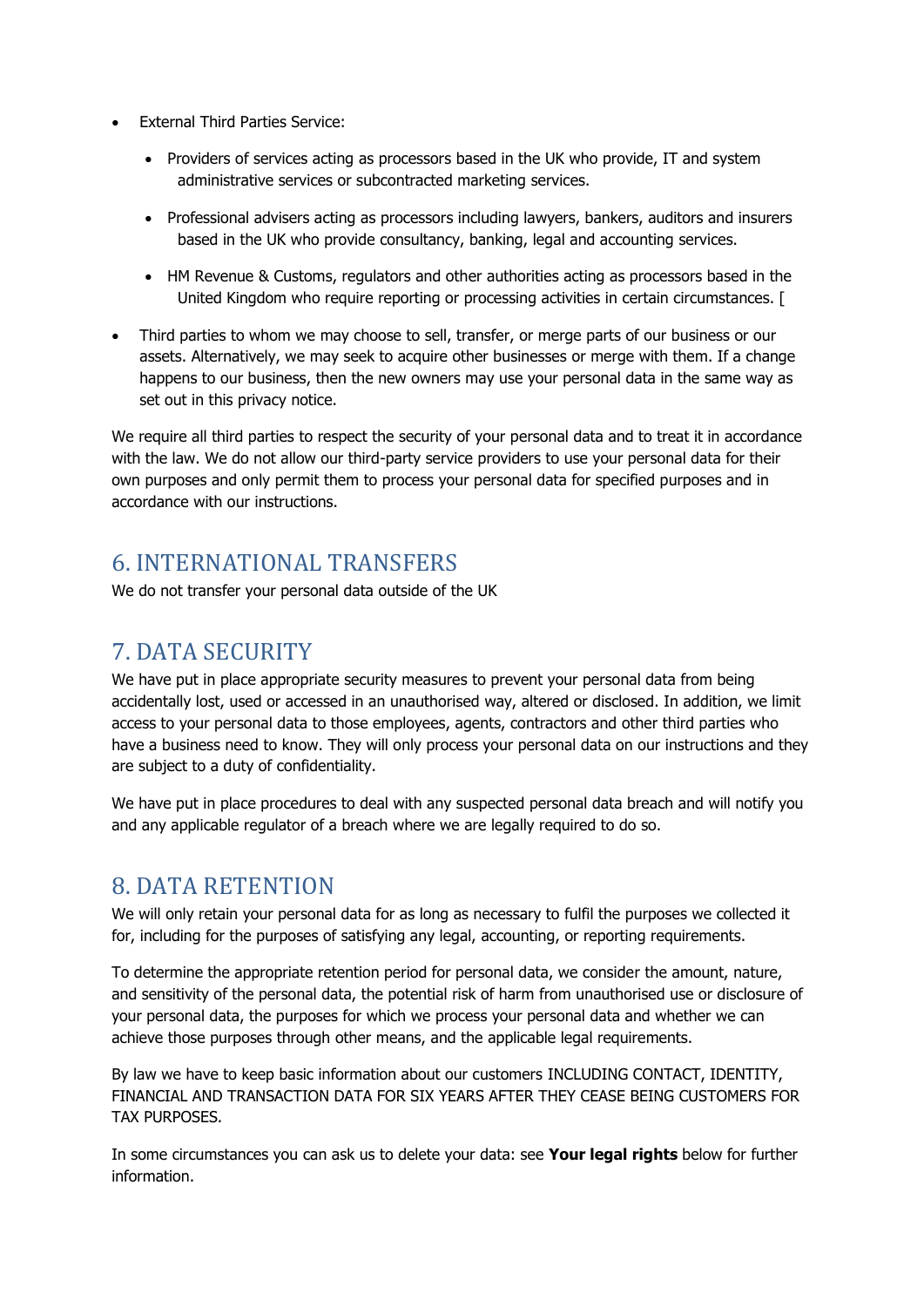In some circumstances we may anonymise your personal data (so that it can no longer be associated with you) for research or statistical purposes in which case we may use this information indefinitely without further notice to you.

# 9. YOUR LEGAL RIGHTS

Unless subject to an exemption under the data protection laws, you have the following rights with respect to your personal data:

- The right to request a copy of the personal data which we hold about you;
- The right to request that we correct any personal data if it is found to be inaccurate or out of date;
- The right to request your personal data is erased where it is no longer necessary to retain such data;
- The right to withdraw your consent to the processing at any time, where consent was the lawful basis for processing your data;
- The right to request that we provide you with your personal data and where possible, to transmit that data directly to another data controller, (known as the right to data portability), where applicable 9i.e. where our processing is based on consent or is necessary for the performance of our contract with you or where we process your data by automated means);
- The right, where there is a dispute in relation to the accuracy or processing of your personal data, to request a restriction is placed on further processing;
- The right to object to our processing of personal data, where applicable i.e. where processing is based on our legitimate interests (or in performance of a task in the public interest/exercise of official authority); direct marketing or processing for the purposes of scientific/historical research and statistics).

If you wish to exercise any of the rights set out above, please contact us on [customerservices@adelabm79.co.uk](mailto:customerservices@adelabm79.co.uk) at any time.

#### No fee required – with some exceptions

You will not have to pay a fee to access your personal data (or to exercise any of the other rights). However, we may charge a reasonable admin fee if your request is clearly unfounded, repetitive or excessive. Alternatively, we may refuse to comply with your request in these circumstances.

#### What we may need from you

We may need to request specific information from you to help us confirm your identity and ensure your right to access your personal data (or to exercise any of your other rights). This is a security measure to ensure that personal data is not disclosed to any person who has no right to receive it. We may also contact you to ask you for further information in relation to your request to speed up our response.

#### Time limit to respond

We try to respond to all legitimate requests within one month. Occasionally it may take us longer than a month if your request is particularly complex or you have made a number of requests. In this case, we will notify you and keep you updated.